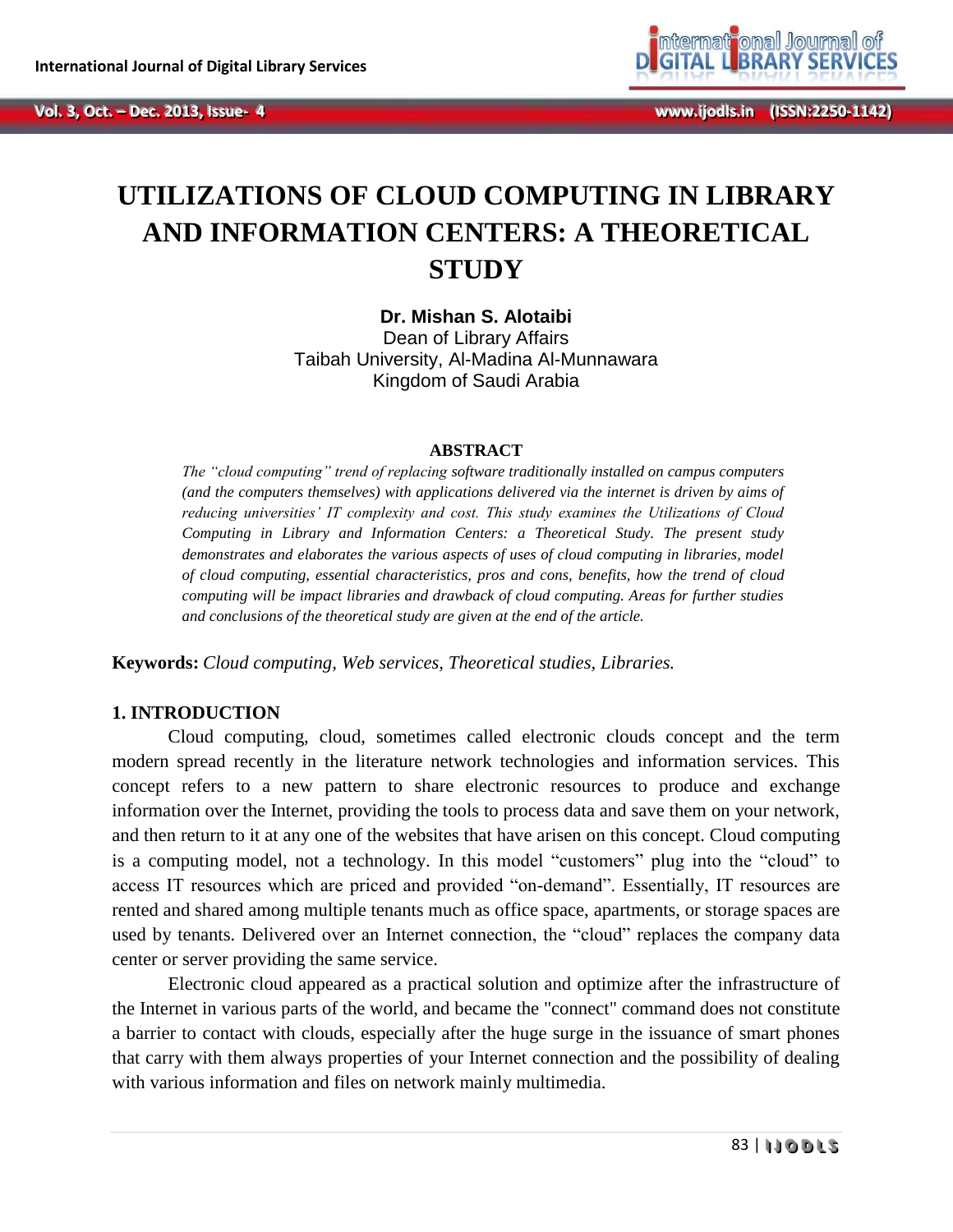

The definitions of the "Cloud Computing the practice of storing regularly used computer data on multiple servers that can be accessed through the Internet" (Merriam Webster Dictionary).An others way define "Cloud Computing is the paradigm in which information is permanently stored in servers on the Internet and cached temporarily on clients that include desktops, entertainment centers, table computers, notebooks, wall computers, handhelds, etc." (IEEE Computer Society).The *National Institute of Standards and Technology*, defines cloud computing as "a model for enabling convenient, on-demand network access to a shared pool of configurable computing resources (e.g., networks, servers, storage, applications, and services) that can be rapidly provisioned and released with minimal management effort or service provider interaction (Mitchell,2010).

However, Cloud Computing is a completely new IT technology and it is known as the third revolution after PC and Internet in IT. To be more specific, Cloud Computing is the improvement of Distributed Computing, Parallel Computing, Grid Computing and Distributed Databases. And the basic principle of Cloud Computing is making tasks distributed in large numbers of distributed computers but not in local computers or remote servers. In other words, by collecting large quantities of information and resources stored in personal computers, mobile phones and other equipment, Cloud Computing is capable of integrating them and putting them on the public cloud for serving users (Sanchati and Kulkarni, 2011).

### **2. REVIEW OF LITERATURE**

Literature plays a very important role in research activities, as it forms the very first step of a research pursuit. Review of literature happens to be an important segment of the concerned topic. The literature review should be conducted in a systematic way to achieve optimum results. In this study an attempt has been made to cover few works which have been undertaken in Saudi Arabia and abroad (Hussain, 2013).

*Espades (2013)* discussed as regards cloud computing advantages for offering on demand resources, there is still the need for certain automation when specific platforms are deployed and scaled over virtualized environments. This is the case of Software-as-a-Service (SaaS) platforms and their applications, where over and underutilization of resources occur due lower and higher workload pikes and because the number of virtual machine instances deployed for scaling applications are traditionally based on the maximum simultaneous users. In this matter, a tenantbased model is presented to tackle over and underutilization when SaaS platforms are deployed over cloud computing infrastructures.

*Ghosh (2012)* attempted to demystify the intricacies involved in cloud computing. Models of cloud computing and its effective implementation for mid-sized organization is emphasized. Lastly, it has been attempted to explore how cloud computing can extend Library services for better sustainability.

*Padhy and Mahapatra (2012)* focused cloud computing entails the reduction of in-house data centres and the delegation of a portion or all of the Information Technology infrastructure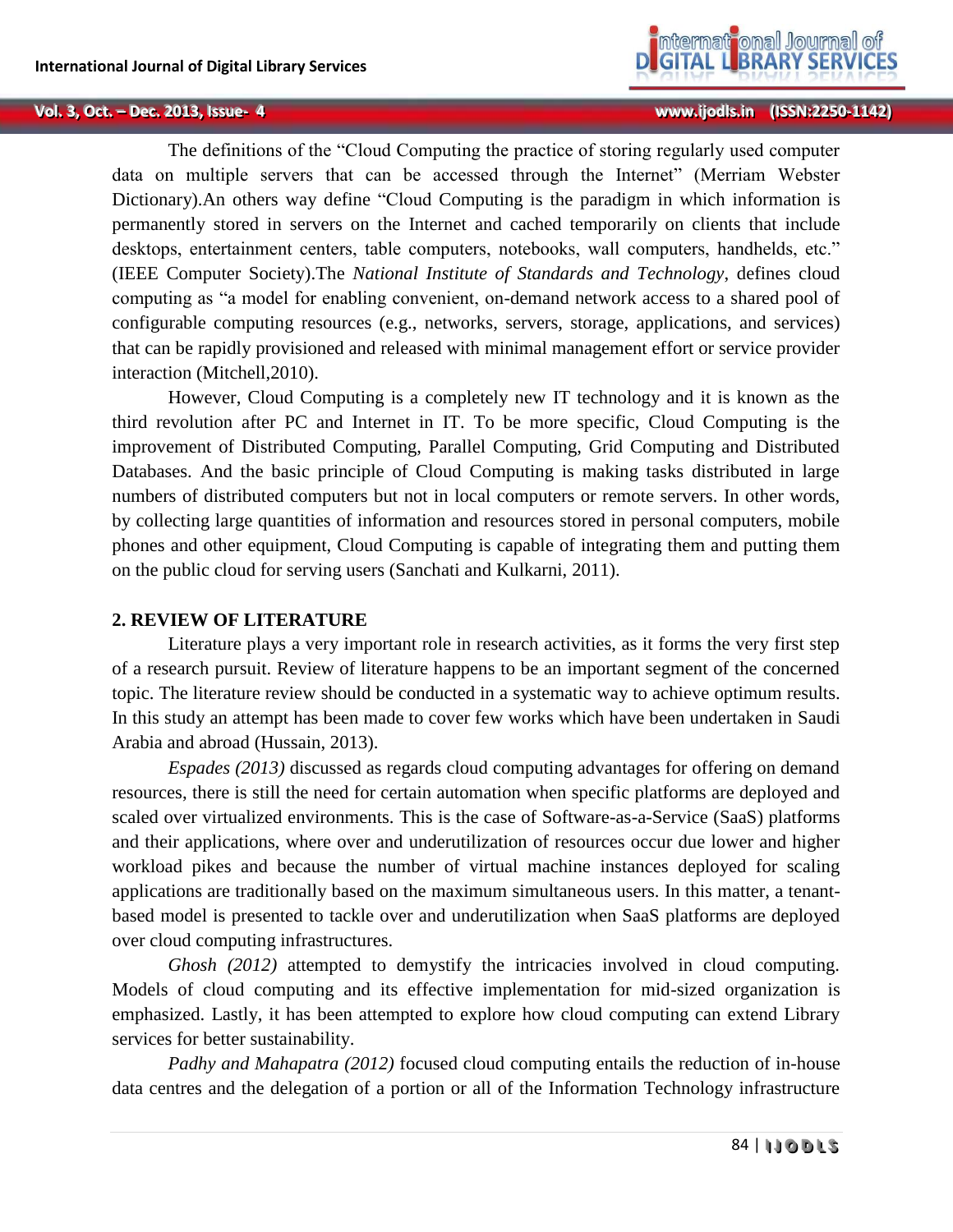capability to a third party. Universities and Colleges are the core of innovation through their advanced research and development.

Subsequently, Higher Institutions may benefit greatly by harnessing the power of cloud computing, including cost cutting as well as all the above types of cloud services. In this paper we discuss problems faced with digital library and development efforts to overcome that problem. Then it proposed to improve current user service model with Cloud Computing. This paper explores the application of cloud computing in academic library in Orissa.

*Jinga,Zhijiang and Suping 2012)* discussed the Community library has been an effective complement to the large public libraries. But a single community library is always facing some difficulties in management, costs and resource. Through establishing the community libraries alliance based on network, those problem can be solved effectively. In this article, the basic characteristics of cloud computing technology are described, and the component and principle of the community library alliance based on cloud computing and client-server model are analyzed in detail. As a relatively new network model, cloud computing has obvious advantage compared with the common client-server model.

*Sultan (2010)* conducted a study under the titled "cloud computing for education: a new dawn". Cloud computing is an emerging computing paradigm which promises to provide opportunities for delivering a variety of computing services in a way that has not been experienced before. It was demonstrated in this article how organizations (both small and large) are already taking advantage of the benefits which this technology is bringing, not only in terms of cost but also efficiency and the environment. This computing approach relies on a number of existing technologies, e.g., the Internet, virtualization, grid computing, Web services, etc. The provision of this service in a pay-as-you-go way through (largely) the popular medium of the Internet gives this service a new distinctiveness.

*Buyya (2009)* highlighted cloud computing is a new and promising paradigm delivering IT services as computing utilities. As Clouds are designed to provide services to external users, providers need to be compensated for sharing their resources and capabilities. In this paper, authors have proposed architecture for market-oriented allocation of resources within Clouds. They have also presented a vision for the creation of global Cloud exchange for trading services. They have discussed some representative platforms for Cloud computing covering the state-ofthe-art. In particular, authors have presented various Cloud efforts in practice from the market oriented perspective to reveal its emerging potential for the creation of third-party services to enable the successful adoption of Cloud computing, such as meta-negotiation infrastructure for global Cloud exchanges and provide high performance content delivery via `Storage Clouds'.

### **3. OBJECTIVES OF THE STUDY**

The main objectives of the study were: to explore the concept of cloud computing and what it in relation to library and information centers and its services in institutions of higher education with a main focus on academic libraries.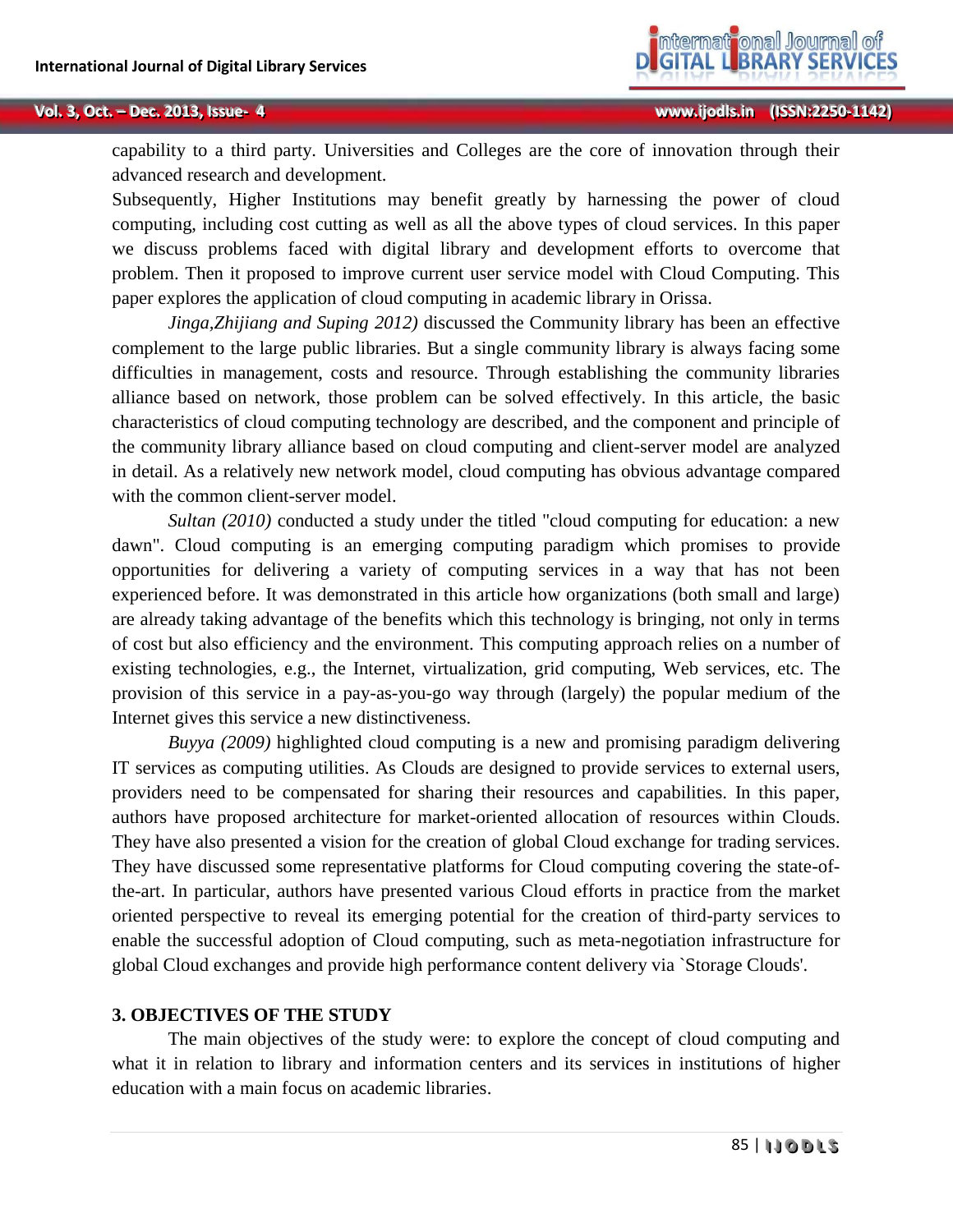

### **4. METHODOLOGY**

The theoretical methods are used for data collections. In this paper represent few points for the utilizations of Cloud Computing in library and Information centers. The author have collect data and information from national as well as international esteemed research journal library and information science and various recognized websites. The time period of the study was from August to October 2013.

## **5. MODELS OF CLOUD COMPUTING**

### *A. Cloud Service Models*

There are three major types of cloud service models available:

**(i)Software as a Service (SaaS):** Applications or software is delivered as a service to the customer who can access the program from any online device. Some of these Web-based applications are free such as Hotmail, Google Apps, Skype, and many 2.0 applications, while most business-oriented SaaS, such as Sales Force, is leased on a subscription basis. There is usually little customization or control available with these applications. However, subscribers benefit from low initial costs, have access to (usually 24/7) support services, and needn't worry about hosting, installing, upgrading, or maintaining the software.

**(ii)Platform as a Service (PaaS):** With PaaS, a computing platform is provided which supplies tools and a development environment to help companies build, test, and deploy Web-based applications. Businesses don't need to invest in the infrastructure required for building Web and mobile applications but can rent the use of platforms such as Windows Azure, Google AppEngine, and Force.com. Applications which are built using these provider's services, however, are usually locked into that one platform.

**(iii)Infrastructure as a Service (IaaS):** This type of cloud computing is also sometimes referred to as HaaS or Hardware as a Service and it involves both storage services and computing power. Amazon's Web Services, one of the major players in this area, offers two main products including the Elastic Compute Cloud (EC2), which provides computing resources, and Simple Storage Service (S3) for data storage.

Companies are using Amazon's Web Services to host or backup their websites, for content delivery, to run high performance computing simulations, to host media collections, and much more. Most of these cloud services are available on a pay-per-usage basis, differing from the SaaS subscription model, enabling customers to scale up or down depending on their need at any given time and only pay for what they've used (Padhy and Mahapatra, 2012).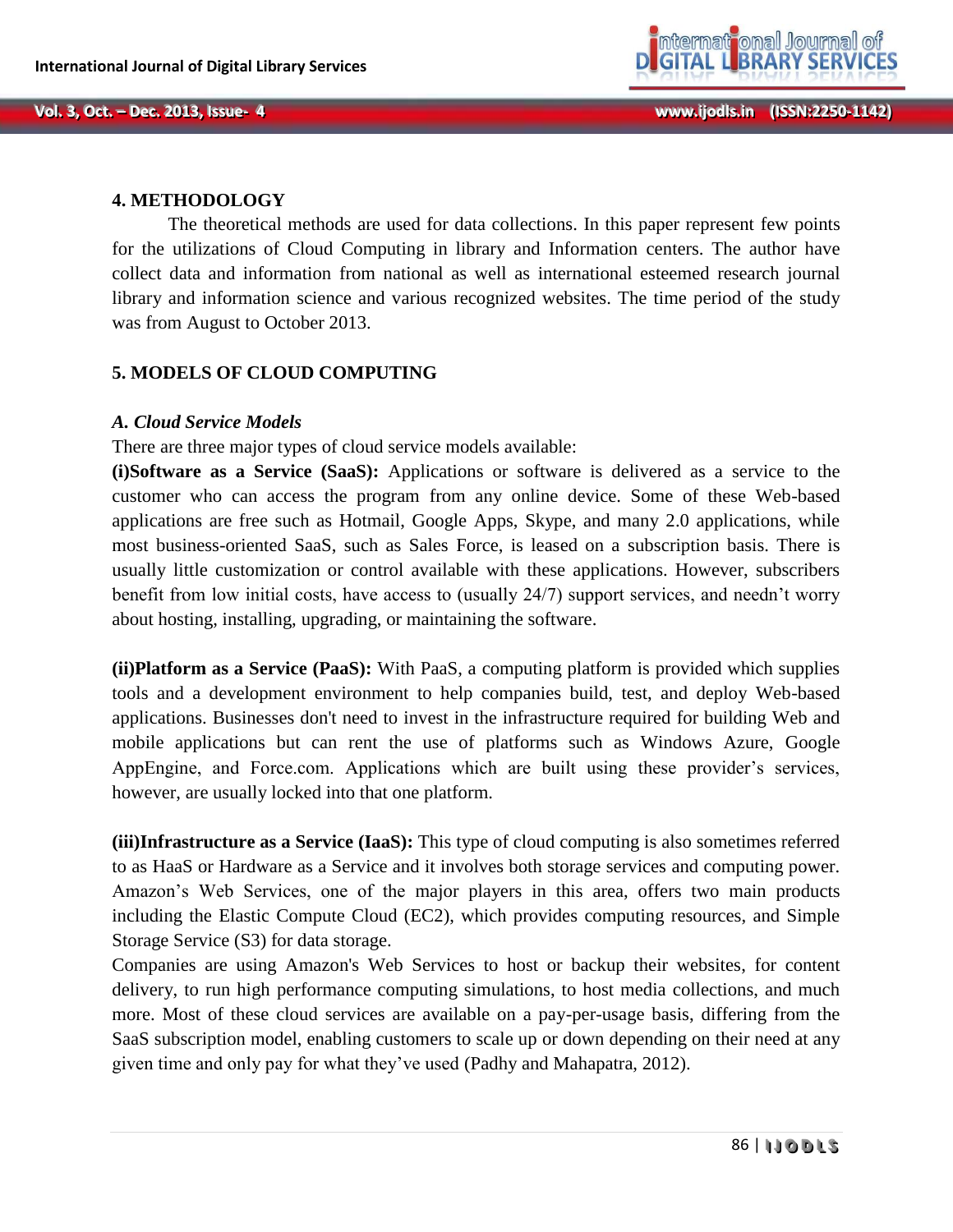

## *B. Cloud Deployment Models*

Cloud Computing can be classified into 4 types of deployment model on the basis of location where the cloud is hosted, these are Public, Private, Hybrid and Community Cloud.

**(i) Public Cloud:** Computing infrastructure is hosted at the Vendor/Provider location. The Client/user has no visibility over the location of the cloud computing infrastructure. The computing infrastructure is shared between organizations.

**(ii) Private Cloud:** Computing architecture is dedicated to the Client/customer and is not shared with other organisations/clients. They are expensive but are more secure than Public Clouds. Private clouds may be externally hosted ones as well as in premise hosted clouds.

**(iii) Hybrid Cloud:** Organizations host some critical, secure applications in private clouds and other not so critical applications are hosted in the public cloud. The combination is known as Hybrid Cloud. Another hybrid cloud is Cloud bursting. It is used to define a system where the organisation uses its own infrastructure for normal usage, but cloud is used for peak loads.

**(iv) Community Cloud:** The Cloud infrastructure is shared between the organizations of the same of community. For example, all the government agencies in a city can share the same cloud but not the non-government agencies. All libraries in a city or country sharing the same cloud.



**Fig.1 Types of Cloud Computing**

# **6. ESSENTIAL CHARACTERISTICS OF CLOUD COMPUTING**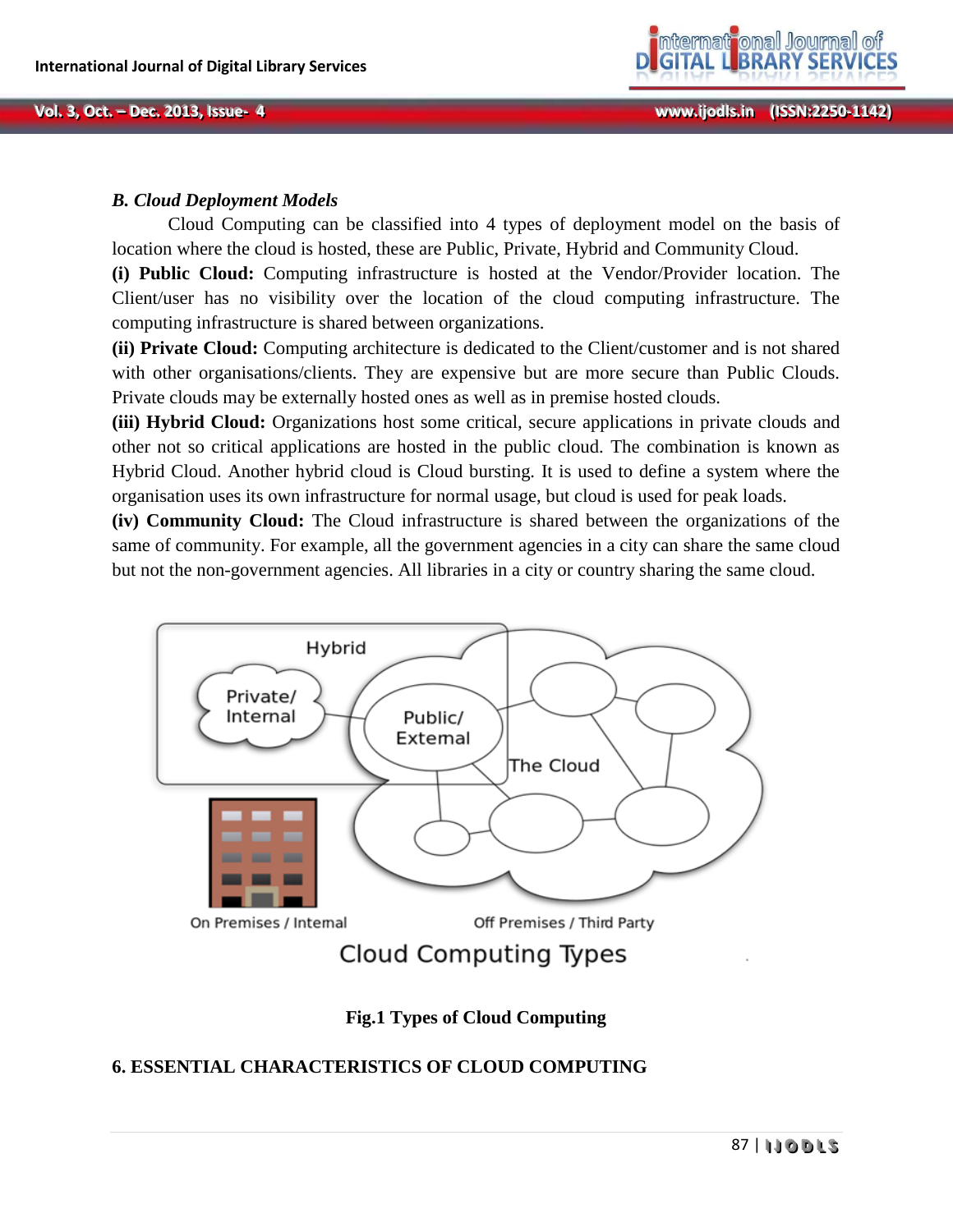The essential characteristics of cloud computing is On demand self-services-computer services such as email, applications, network or server service can be provided without requiring human interaction with each service provider. Cloud service providers providing on demand self services include Amazon Web Services (AWS), Microsoft, Google, IBM and Salesforce.com. New York Times and NASDAQ are examples of companies using AWS (NIST).

**6.1 Broad network access:** Cloud Capabilities are available over the network and accessed through standard mechanisms that promote use by heterogeneous thin or thick client platforms such as mobile phones, laptops and PDAs.

**6.2 Resource pooling:** The provider's computing resources are pooled together to serve multiple consumers using multiple-tenant model, with different physical and virtual resources dynamically assigned and reassigned according to consumer demand. The resources include among others storage, processing, memory, network bandwidth, virtual machines and email services. The pooling together of the resource builds economies scale.

**6.3 Rapid elasticity:** Cloud services can be rapidly and elastically provisioned, in some cases automatically, to quickly scale out and rapidly released to quickly scale in. To the consumer, the capabilities available for provisioning often appear to be unlimited and can be purchased in any quantity at any time.

**6.4 Measured service:** Cloud computing resource usage can be measured, controlled, and reported providing transparency for both the provider and consumer of the utilised service. Cloud computing services use a metering capability which enables to control and optimize resource use. This implies that just like air time, electricity or municipality water IT services are charged per usage metrics – pay per use. The more you utilize the higher the bill. Just as utility companies sell power to subscribers, and telephone companies sell voice and data services, IT services such as network security management, data center hosting or even departmental billing can now be easily delivered as a contractual service.

**6.5 Multi Tenacity:** is the 6th characteristics of cloud computing advocated by the Cloud Security Alliance. It refers to the need for policy-driven enforcement, segmentation, isolation, governance, service levels, and chargeback/billing models for different consumer constituencies. Consumers might utilize a public cloud provider's service offerings or actually be from the same organization, such as different business units rather than distinct organizational entities, but would still share infrastructure.

# **7. PROS AND CONS OF CLOUD COMPUTING**

# *(I)The Pros*

**1. Cost reduction** - Cloud computing reduces paperwork, lowers transaction costs, and minimizes the invest in hardware (and the resources to manage it). Moving your business to 'the cloud' also reduces the need for an IT staff.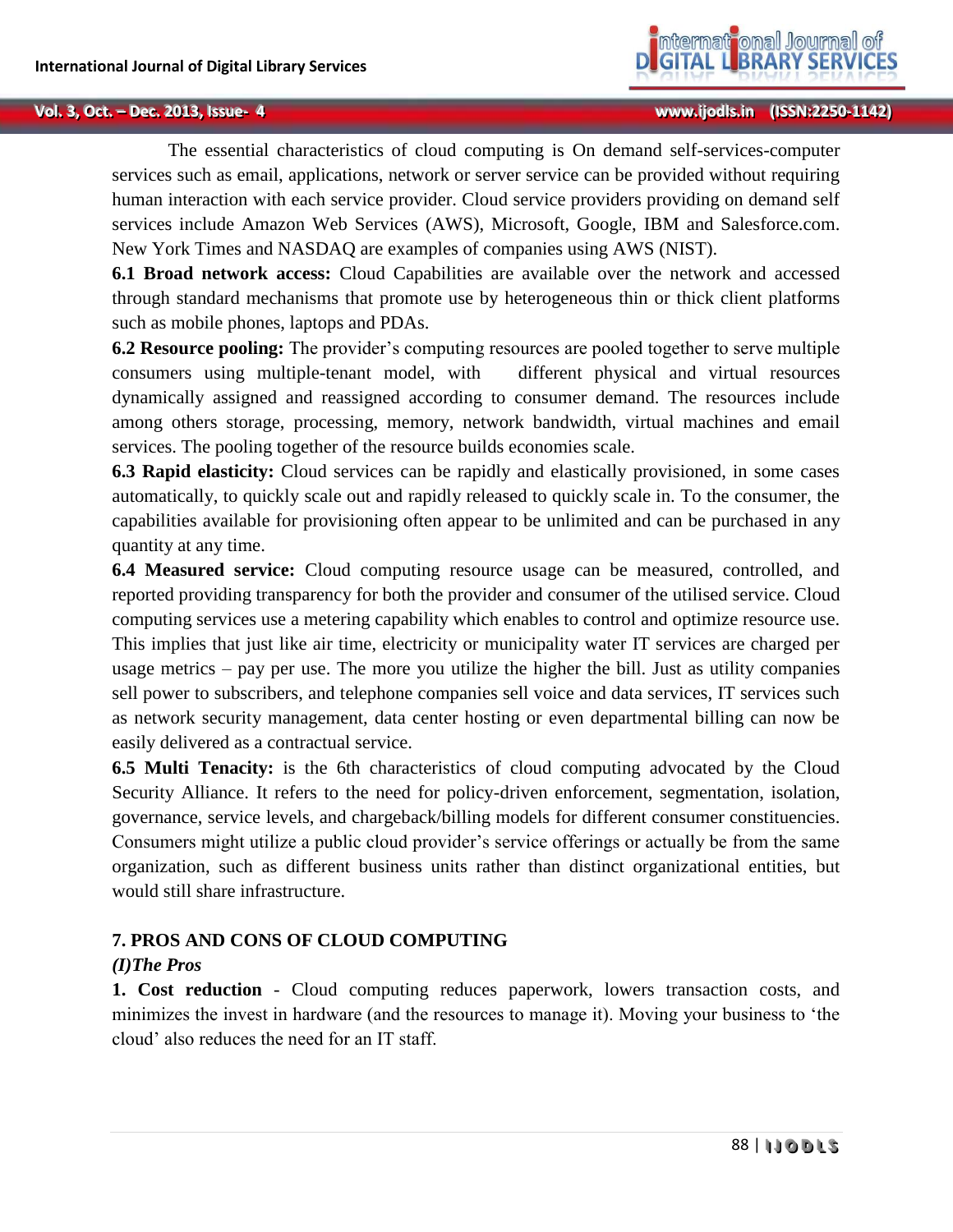**2. Its scalable** - Like electricity and water, some cloud computing services allow businesses to only pay for what they use. And as your business grows, you can accommodate by adding more server space.

**3. Levels the playing** field - Cloud computing providers offers small and mid-size businesses access to more sophisticated technology at lower prices. Sharing IT resources with other companies reduces the cost of licensing software and buying servers.

**4. Easier collaboration** - Since services in the cloud can be accessed anytime from any computer, it's easy to collaborate with employees in distant locations.

### *(II)The Cons*

**1. Availability** - Will your cloud service go down unexpectedly, leaving you without important information for hours or more?

**2. Data mobility and ownership** - Once you decide to stop the cloud service, can you get all your data back? How can you be certain that the service provider will destroy your data once you've canceled the service?

**3. Privacy** - How much data are cloud companies collecting and how might that information be used?

### **8. BENEFITS OF CLOUD COMPUTING IN GENERAL**

**a. Scalability:** Scalability refers to real time adjustment of resources. Cloud computing enables to scale up or down IT requirements of organizations quickly and efficiently, without hampering productivity. It cuts down the time involved in buying & setting up additional hardware, software & other necessary resources every time a new service is required.

**b. Reduced Infrastructure Cost:** As said earlier that resources can be adjusted dynamically, a lot of cost related affairs like administration, maintenance and be reduced. It also helps cut down unnecessary capital expenditure as one has to pay only for the duration of use the service for.

**c. Effective Utilization:** As in cloud computing the total IT infrastructure is as a pool of resources, it reduces wastage of resources to a great extent and improves utilization.

#### **9. CLOUD COMPUTING @ LIBRARIES**

The above benefits are mostly applicable to libraries and other small-to-mid-sized organizations. Effective planning and decision regarding implementation is the most important factors for its success.

**9.1. Financial Barriers vs. Cost Savings:** Each library is facing acute shrinkage in budget. Varieties of resources, in all forms (printed and digital) broadened the issue. Purchasing infrastructural facilities recurrently and updating /up gradation of software and hardware is becoming a bothering issue. Cloud computing offers price savings due to economies of scale and the fact that you're only paying for the resources you actually use.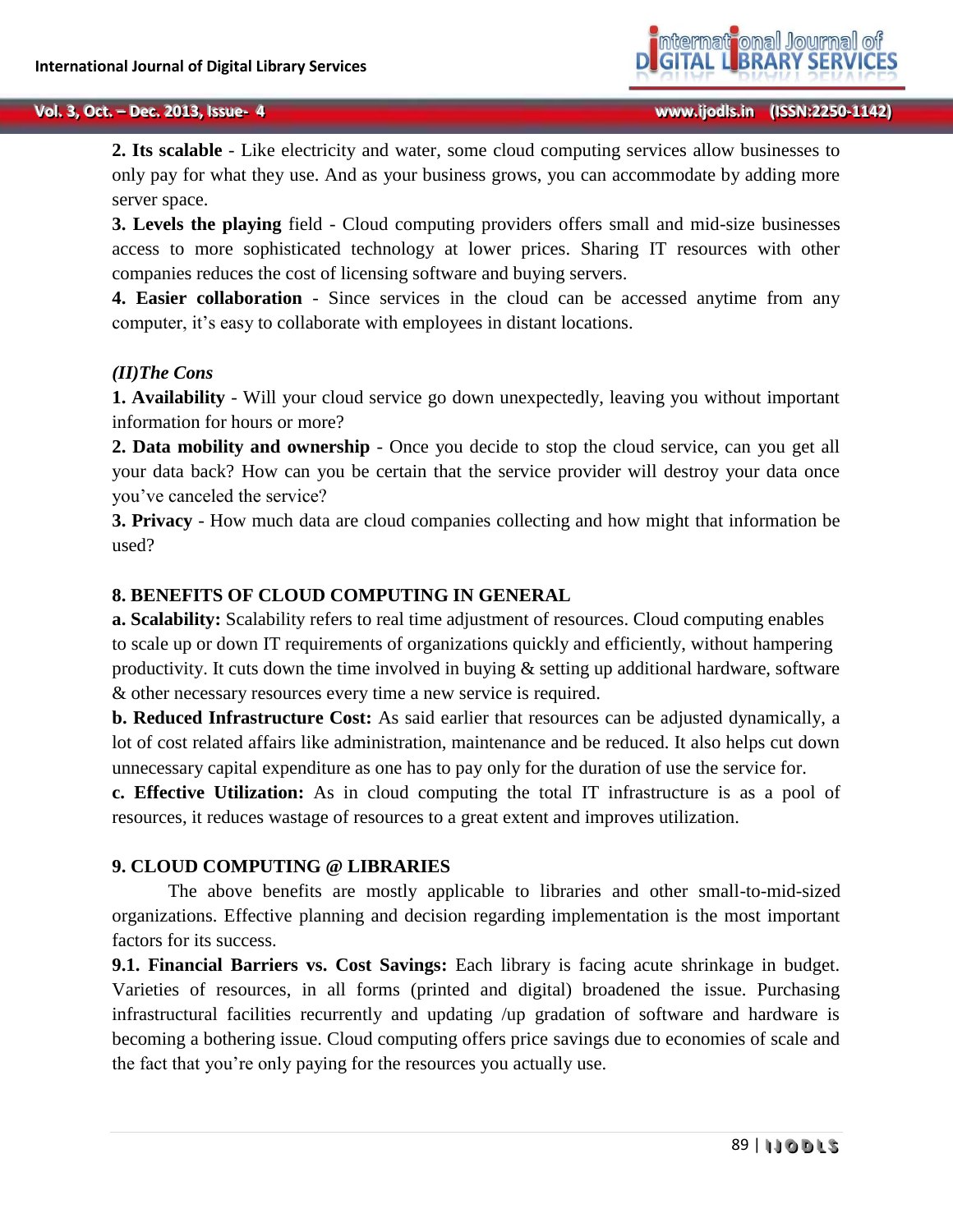**9.2. Rigidness vs. Flexibility and Innovation:** Risks can be taken for creative and innovative ideas as the new application will run on provider's infrastructure. Libraries don't have to decide about the bandwidth, traffic etc. Creation and configuration of virtual server for storing digital resources would be easier as the script would be run under providers own machine. As Whitfield Diffie points out that in the long run the cloud might be more restricted and rule-bound than traditional IT. He compares the cloud to public transportation providers such as airlines which rely more on rules and fixed schedules than privately-owned planes.

**9.3. Cloud OPAC and Cloud ILS:** As of now the libraries are providing Union catalogue services through consortia approach, is still in its infancy. As now more and more LMS vendors are offering cloud-hosted versions of their tools, it is strongly expected that OCLC's cloud based ILS tools that complement their existing cataloging tools (e.g. WorldCat and FirstSearch). Unified search engine and catalogue retrieving tools may help global user to access more information in real time, satisfying the fourth law of LIS.

**9.4. Cloud types and LIS:** There are too much hype and optimism surrounding cloud computing. Lots of gray areas are still there which needs to be addressed promptly for implementation of cloud computing in LIS. Concerns about security, privacy and reliability are the most important among them. To mitigate the fears above the libraries choose to go for hybrid cloud model. This hybrid model would let libraries maintain more control over the applications and data stores that contain sensitive, private information about patrons. Fine tuning and adjustment of resources can also be done quickly (Ghosh,2012).

### **10. HOW THE TREND OF CLOUD COMPUTING WILL IMPACT LIBRARIES?**

Beyond the basic components like hosted email services that have a strong consumer base, cloud computing can be utilized to address needs which are specific to libraries? This can be broken down into the three types of cloud services, replacing a library's onsite technology environment with an online version, and then situations where a library can create its own cloud infrastructure. These areas offer "benefits to information professionals: outsourced infrastructure, greater flexibility, reduced barriers to innovation, and lower start up investments".

The three main types of cloud services are Software as a Service (SaaS), Platform as a Service (PaaS), and Infrastructure as a Service (IaaS) (Kroski, 2009). First, cloud computing offers the ability of libraries to use online software to handle a task like video chat through either Gmail video chat or through Skype. Both of these are free services though there is "little customization or control available with these applications" (Kroski, 2009). In other words, services you offer through a SaaS' interface will look like that of your competitors which will not distinguish you from them. On the other hand, since the services and application interfaces are often familiar with users, there would be a decrease in the learning curve for library staff and users.

Second, libraries can create applications in an online environment. These environments allow a library to "build, test, and deploy Web-based applications" (Kroski, 2009). PaaS gives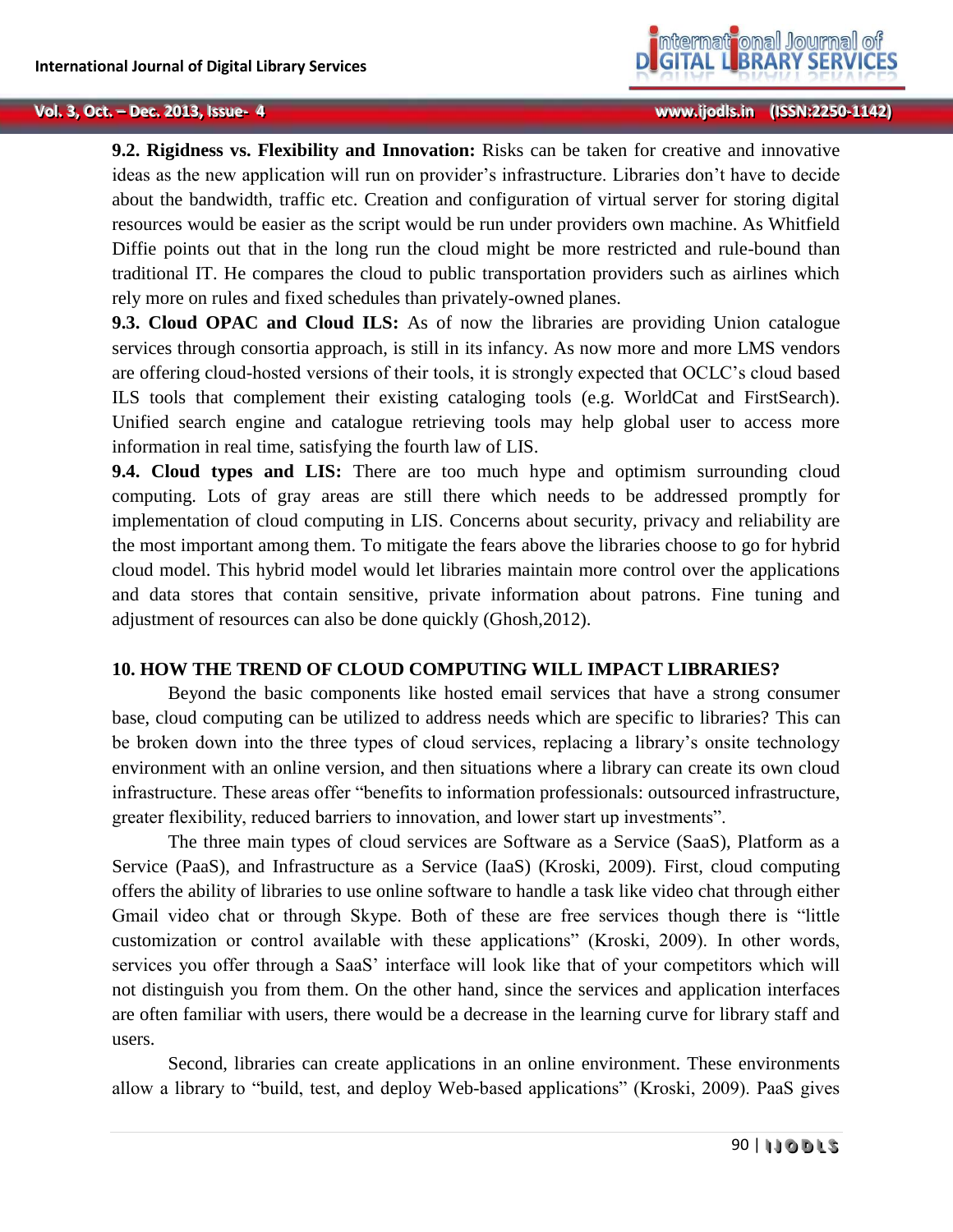the library the freedom to explore development options without having to purchase and maintain the required infrastructure. This way, if a particular program turns out to not be popular or a best fit for a library, they are not stuck with unwanted hardware and software which they could not recoup the costs from.

Third, a library no longer has to purchase their own servers to host their content. By using IaaS, a library can purchase server space and computing power. One of the major players in this arena is Amazon which offers the "Elastic Compute Cloud (EC2), which provides computing resources and Simple Storage Services (S3) for data storage" (Kroski, 2009). A library does not need to purchase a server which is underutilized but costs the same to purchase and maintain as if it were using all of its resources at all times. By using an IaaS, a library gains the benefit of only paying for the "resources you actually use".

Therefore the main benefit for moving to a cloud computing environment for a library is the ability to both try out new software without having to buy the hardware as well as being able to scale the computing power to meet the demand of users. A library's IT department can be more flexible in raising the amount of cloud computing they require by contacting their vendor instead of physically having to acquire new hardware to meet increased demands. This method will save the library money and staff resources.

### **11. DRAWBACKS OF CLOUD COMPUTING**

The drawbacks are actually the same as those encountered by institutions that have information hosted outside of the entity. Whereas, in the case of hard-copy document files and at the enterprise level, this fear disappeared years ago given the benefits of cost reduction in infrastructure management and security, in the case of digital data there is still a huge fear of putting our information in the hands of third parties. This fear arises due to issues such as confidentiality, theft, loss etc. Yet people are increasingly more likely to do so now that the use of web 2.0 and social networks has become so widespread. There is nothing more sensitive than banking or personal data, yet this data is stored in servers over which we have no domain or ownership.

An institution might take the decision to progressively move towards Cloud Computing by uploading applications which are not very sensitive such as: messaging, the booking of rooms, meeting management, the liquidation of costs, and holiday management. This learning process more valuable information involving the corpus of the institution, i.e. "Business intelligence" might be uploaded to the cloud. In the case of library's and information centers, this information would include management funds and network transactions (Romero, 2012).

### **12. AREAS FOR FURTHER STUDIES**

The present study is carried out the help of several variables i.e. the growth of cloud computing in information society and its impact of higher educational institutions/organizations, business world, administrations etc. The study covers utilizations of Cloud Computing in Library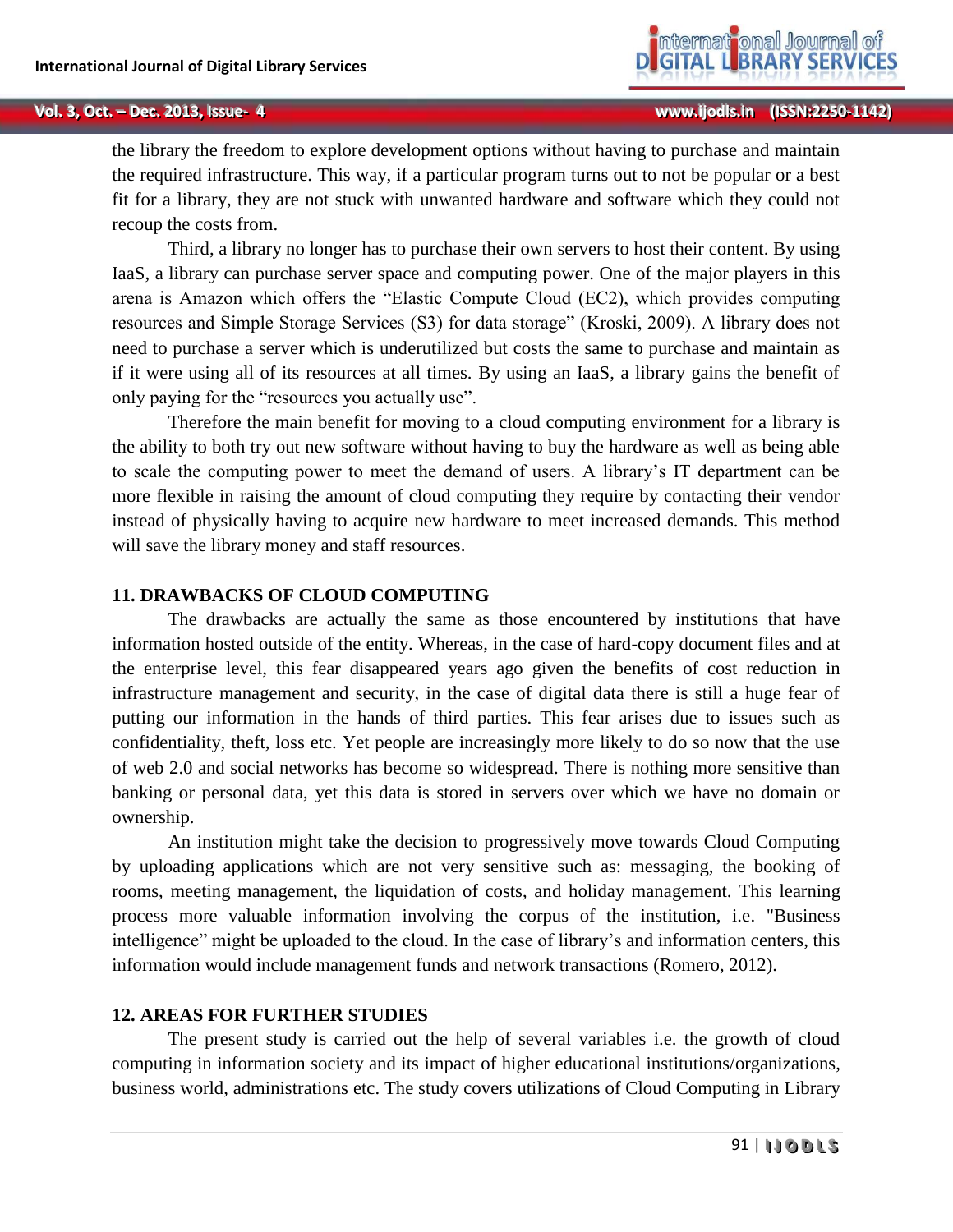and Information Centers. Still certain areas are there where further study can be carried out. They are as follows:

The study can conduct to find growth, development and use cloud computing of different libraries in one country as well as other countries.

- 1. The study can extend to whole of the countries.
- 2. The same study can also be extended to the University libraries.
- 3. To carry out research on the same specialized libraries and information centers/institutions in one country as well as other countries.

### **13. CONCLUSION**

Cloud computing is an emerging computing paradigm which promises to provide opportunities for delivering a variety of computing services in a way that has not been experienced before Cloud computing which is applied in digital libraries, analyzes current situation and existing problems of the cloud computing in digital library .On this basis, on the combination of cloud computing, SaaS, web2.0, SOA and other technologies, this paper proposes a CALIS-based cloud service strategy and the corresponding cloud library services platform (i.e. Nebula platform) model. The model is suitable for constructing large-scale distributed network of public digital library services. All library resources and service distributed on the Internet can be integrated as a whole, which forms a new type of adaptive control service system supporting interlibrary collaboration and service access, as well sharing resources from different libraries. But in practice, the cloud computing is facing the large number of technical problems and engineering problems.

Therefore, it is necessary to encrypt data and make that the data obtained illegally cannot be deciphered. Cloud computing technology is still relatively young in terms of maturity and adoption. The expectation is that it will undergo several changes in the future, in terms of resources, issues, risks, and ultimately best practices and standards. However, there are some sought of greet advantages it can potentially provide value for institutions of higher education.

### **References**

- 1. Bisong, Anthony et al. (2011). "An overview of the security concerns in enterprise cloud computing". *International Journal of Network Security & Its Applications*, Vol.3, No.1, pp.30-45.
- 2. Cervone, H. Frank (2010), "An overview of virtual and cloud computing", OCLC *Systems & Services: International digital library perspectives*, Vol. 26 No. 3, pp.162- 165.
- 3. Hayes, B. (2008), "Cloud computing", *Communications of the ACM*, Vol. 51 No.7, pp. 9- 11.
- 4. Indiana University (2009). "Use of Cloud Computing". *Indiana University Articles and Papers 26*, Available: http://informationpolicy.iu.edu/resources/articles/cloud\_computing